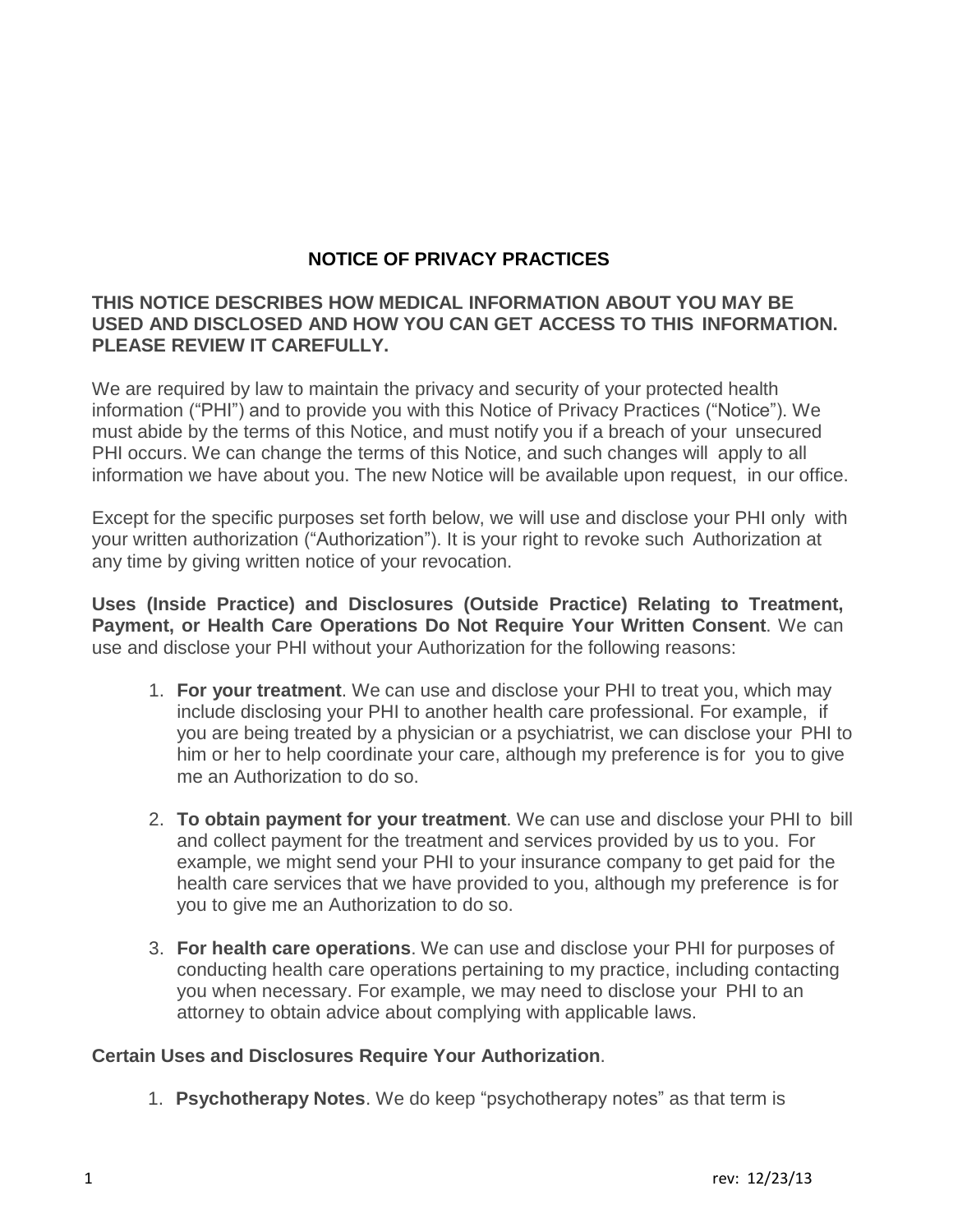defined in 45 CFR § 164.501, and any use or disclosure of such notes requires your Authorization unless the use or disclosure is:

- a. For use in treating you.
- b. For use in training or supervising mental health practitioners to help improve their skills in group, joint, family, or individual counseling or therapy.
- c. For use in defending myself in legal proceedings instituted by you.
- d. For use by the Secretary of Health and Human Services to investigate compliance with HIPAA.
- e. Required by law, and the use or disclosure is limited to the requirements of such law.
- f. Required by law for certain health oversight activities pertaining to the originator of the psychotherapy notes.
- g. Required by a coroner who is performing duties authorized by law.
- h. Required to help avert a serious threat to the health and safety of others.
- 2. **Marketing Purposes**. As therapist trainees and interns, we will not use or disclose your PHI for marketing purposes**.**
- **3. Sale of PHI**. As therapist trainees and interns, we will not sell your PHI in the regular course of business.

**Certain Uses and Disclosures Do Not Require Your Authorization**. Subject to certain limitations in the law, we can use and disclose your PHI without your Authorization for the following reasons:

- 1. When disclosure is required by state or federal law, and the use or disclosure complies with and is limited to the relevant requirements of such law.
- 2. For public health activities, including reporting suspected child, elder, or dependent adult abuse, or preventing or reducing a serious threat to anyone's health or safety.
- 3. For health oversight activities, including audits and investigations.
- 4. For judicial and administrative proceedings, including responding to a court or administrative order, although the preference is to obtain an Authorization from you before doing so.
- 5. For law enforcement purposes, including reporting crimes occurring on the premises.
- 6. To coroners or medical examiners, when such individuals are performing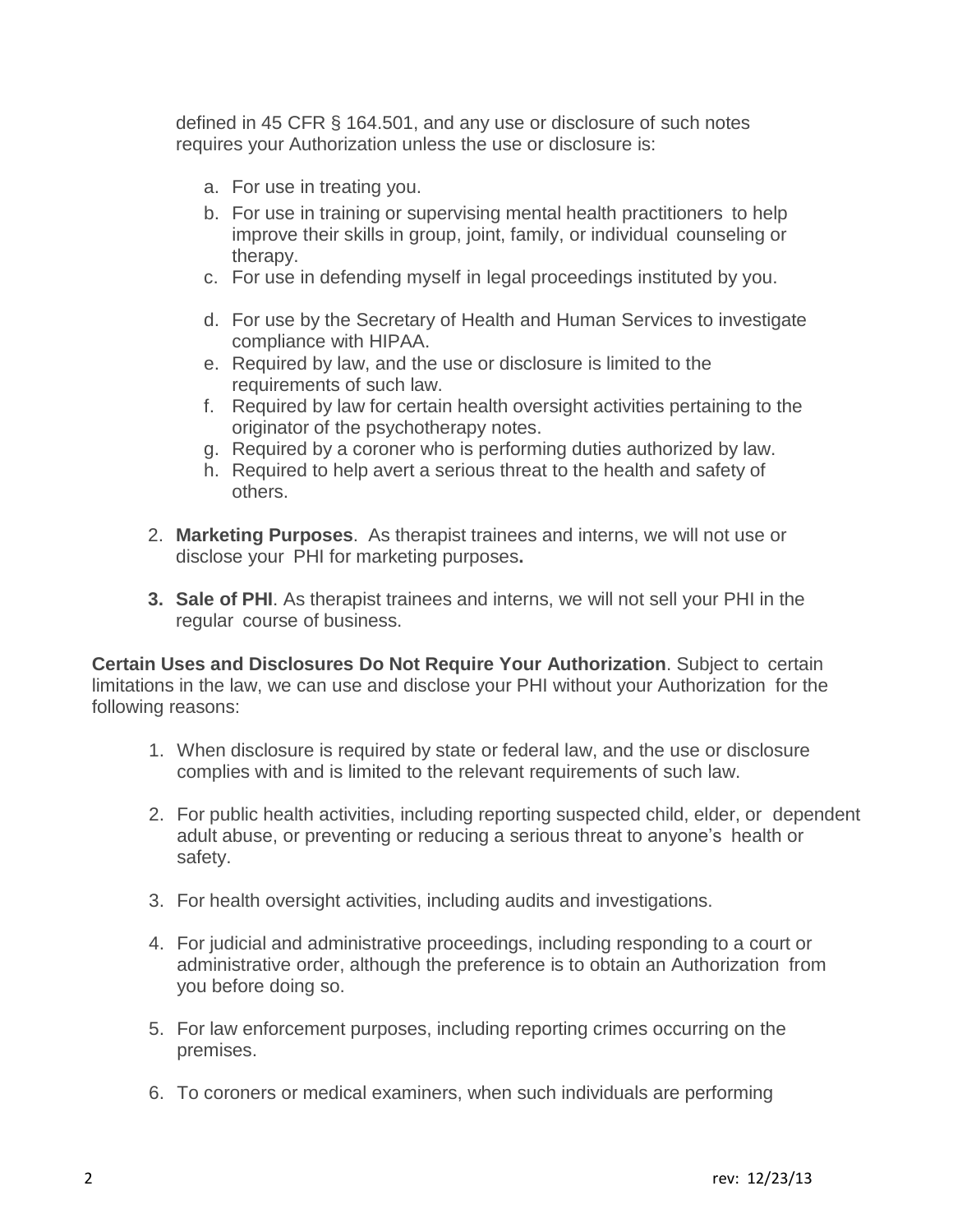duties authorized by law.

- 7. For research purposes, including studying and comparing the mental health of patients who received one form of therapy versus those who received another form of therapy for the same condition.
- 8. Specialized government functions, including**,** ensuring the proper execution of military missions; protecting the President of the United States; conducting intelligence or counter-intelligence operations; or, helping to ensure the safety of those working within or housed in correctional institutions.
- 9. For workers' compensation purposes. Although our preference is to obtain an Authorization from you, we may provide your PHI in order to comply with workers' compensation laws.
- 10. Appointment reminders and health related benefits or services. We may use and disclose your PHI to contact you to remind you that you have an appointment. We may also use and disclose your PHI to tell you about treatment alternatives, or other health care services or benefits that we offer.

## **Certain Uses and Disclosures Require You to Have the Opportunity to Object.**

1. **Disclosures to family, friends, or others**. We may provide your PHI to a family member, friend, or other person that you indicate is involved in your care or the payment for your health care, unless you object in whole or in part. The opportunity to consent may be obtained retroactively in emergency situations.

#### **YOUR RIGHTS YOUR REGARDING YOUR PHI**

You have the following rights with respect to your PHI:

- **1. The Right to Request Limits on Uses and Disclosures of Your PHI**. You have the right to ask not to use or disclose certain PHI for treatment, payment, or health care operations purposes. We are not required to agree to your request, and we may say "no" if we believe it would affect your health care.
- **2. The Right to Request Restrictions for Out-of-Pocket Expenses Paid for In Full.** You have the right to request restrictions on disclosures of your PHI to health plans for payment or health care operations purposes if the PHI pertains solely to a health care item or a health care service that you have paid for out-ofpocket in full.
- **3. The Right to Choose How We Send PHI to You**. You have the right to ask us to contact you in a specific way (for example, home or office phone) or to send mail to a different address, and we will agree to all reasonable requests.
- **4. The Right to See and Get Copies of Your PHI**. Other than "psychotherapy